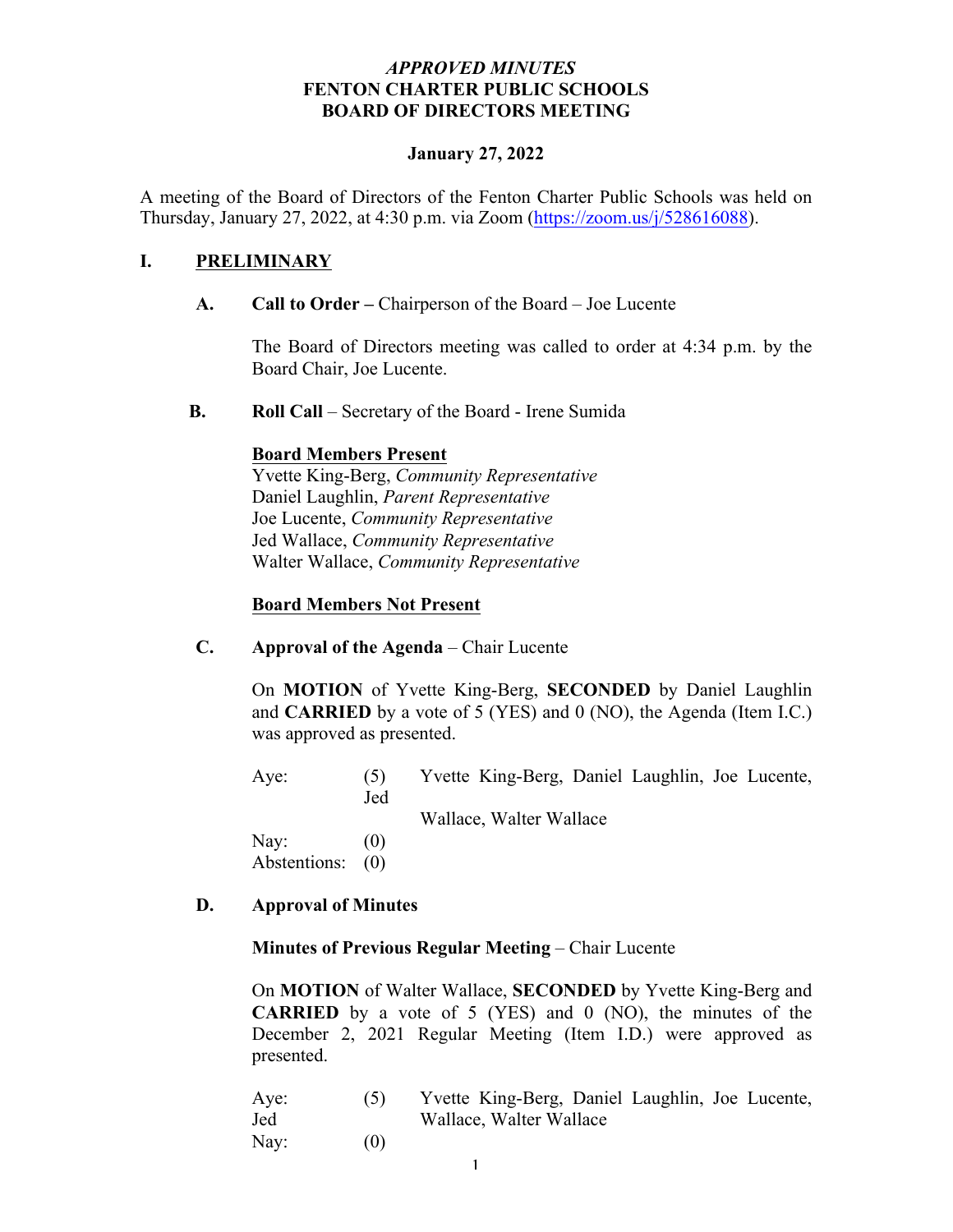Abstentions: (0)

## **II. COMMUNICATIONS**

### **A. Presentations from the Public** – Chair Lucente

There were no presentations from the public.

## **B. Committee/Council Reports**

Minutes of all meetings held by any committee and/or council were sent to the Board Members prior to this meeting.

There were no further reports by committees/councils.

# **C. Financial Business Manager's Report**

Erik Okazaki, Associate Client Manager and Assistant to Kristin Dietz, Vice President of EdTec and Financial Business Manager of the FCPS, presented the following information:

- Clean Audit and Strong Financials
	- o Revenue:
		- \$48.2M total audited revenue
		- Adjusted for State STRS on-behalf contributions (+\$1.37M) compared to Unaudited Actuals; nets with expense adjustment
	- o Expenses:
		- § \$42.1M total audited expenses
		- Adjusted for State STRS on-behalf contributions (-\$1.37M) compared to Unaudited Actuals; nets with revenue adjustment
	- o Net Income:
		- \$7.10M total audited net income
		- Slight adjustment of +\$8K compared to Unaudited Actuals (correction related to depreciation)
	- o Fund Balance:
		- \$29.6M or 71.9% of annual budget
	- o Conclusion:
		- § No weaknesses identified in internal controls, compliance or other matters
		- § No findings
- 2021-2022 Forecast Update
	- o Consolidated net income is \$387K, an increase of \$382K from the previous update. The main drivers for this change include:
		- Reducing ADA rates down to 95.5% for all schools, which are closer to reality (\$809K consolidated decrease in revenue)
		- § Shifting and repurposing of ESSER II funds (\$1.74M consolidated decrease in expense)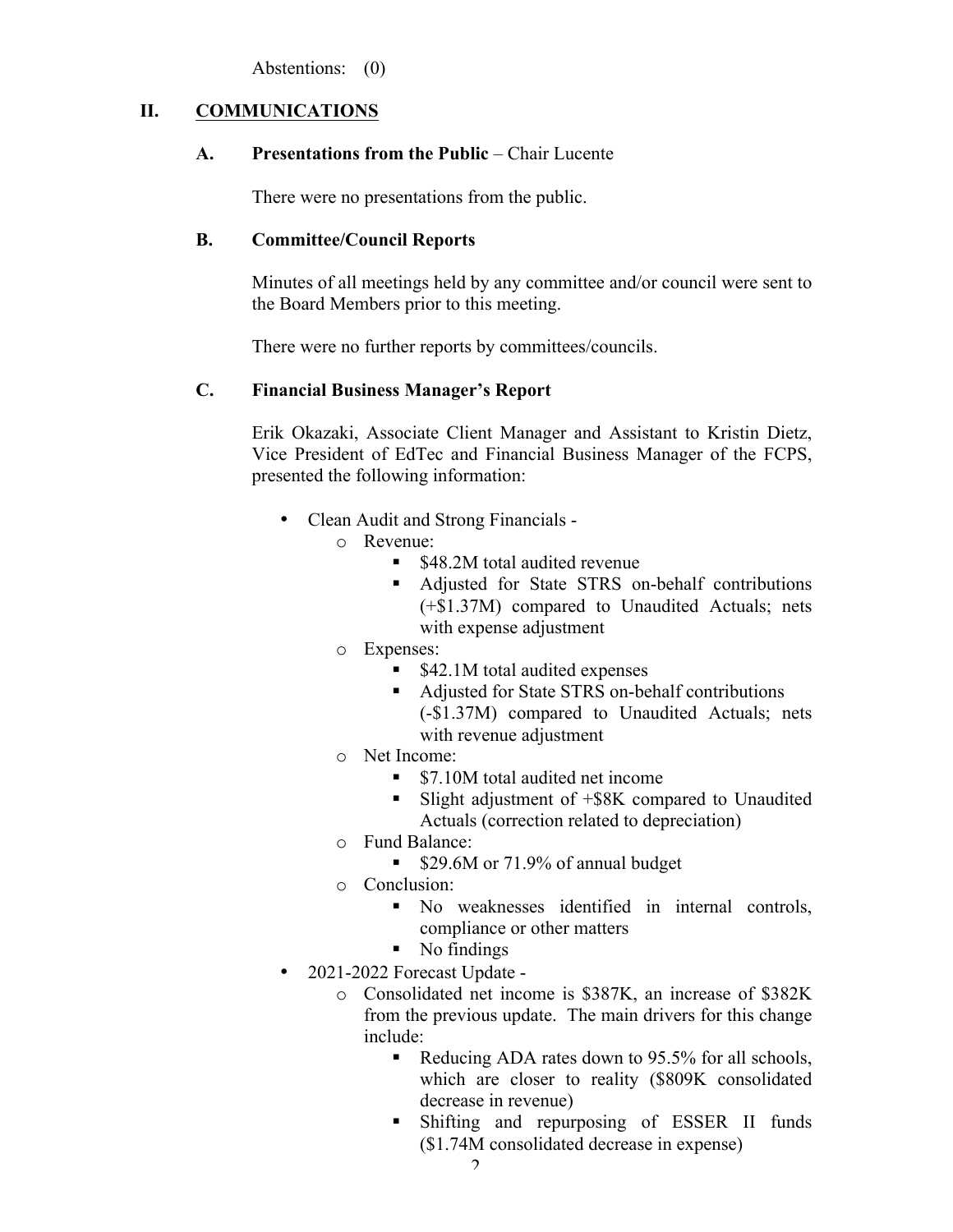- Increase in substitute costs due to high need caused by the continuing pandemic (\$465K consolidated increase in expense)
- Governor's January Proposal Summary
	- o LCFF:
		- $\blacksquare$  COLA of 5.33%
		- Districts may choose between three ADA options CY (Current-Year ADA), PY (Prior-Year ADA), or 3-year average (computed average ADA using the prior three years' ADA)
		- The proposed solution would not apply to charter schools, but the Governor intends "to explore options for providing declining enrollment protection for charter schools" by engaging in outreach and discussions with interested charter school parties.
	- o SPED:
		- Increase of  $\sim$ \$105/ADA
		- $\blacksquare$  SPED addendum to LCAP not expected to apply to '22-23
		- Funding formula adjusted to calculate at LEA level – not SELPA level
	- o ELO-P (Expanded Learning Opportunities Program):
		- 2.5X funding compared to this year (additional \$3.4B ongoing; \$4.4B total funding for ELO-P annually)
		- Plus, one-time infrastructure investment (\$937M) with arts and music focus
	- o Other:
		- § TK, early literacy, meals, independent study flexibility
		- § SB 740 \$30M for remodeling, deferred maintenance, equipment, site improvements, and renovations to mitigate COVID spread

# **D. Directors' Reports**

*Directors' reports will resume at the March board meeting.*

# **E. Chief Operating Officer's Report**

Fenton Charter Public Schools (FCPS) – Mr. Jason Gonzalez, Chief Operating Officer, reported.

# **F. Chief Executive Officer's Report**

Fenton Charter Public Schools (FCPS) – Dr. David Riddick, Chief Executive Officer, reported.

# **III. CONSENT AGENDA ITEMS**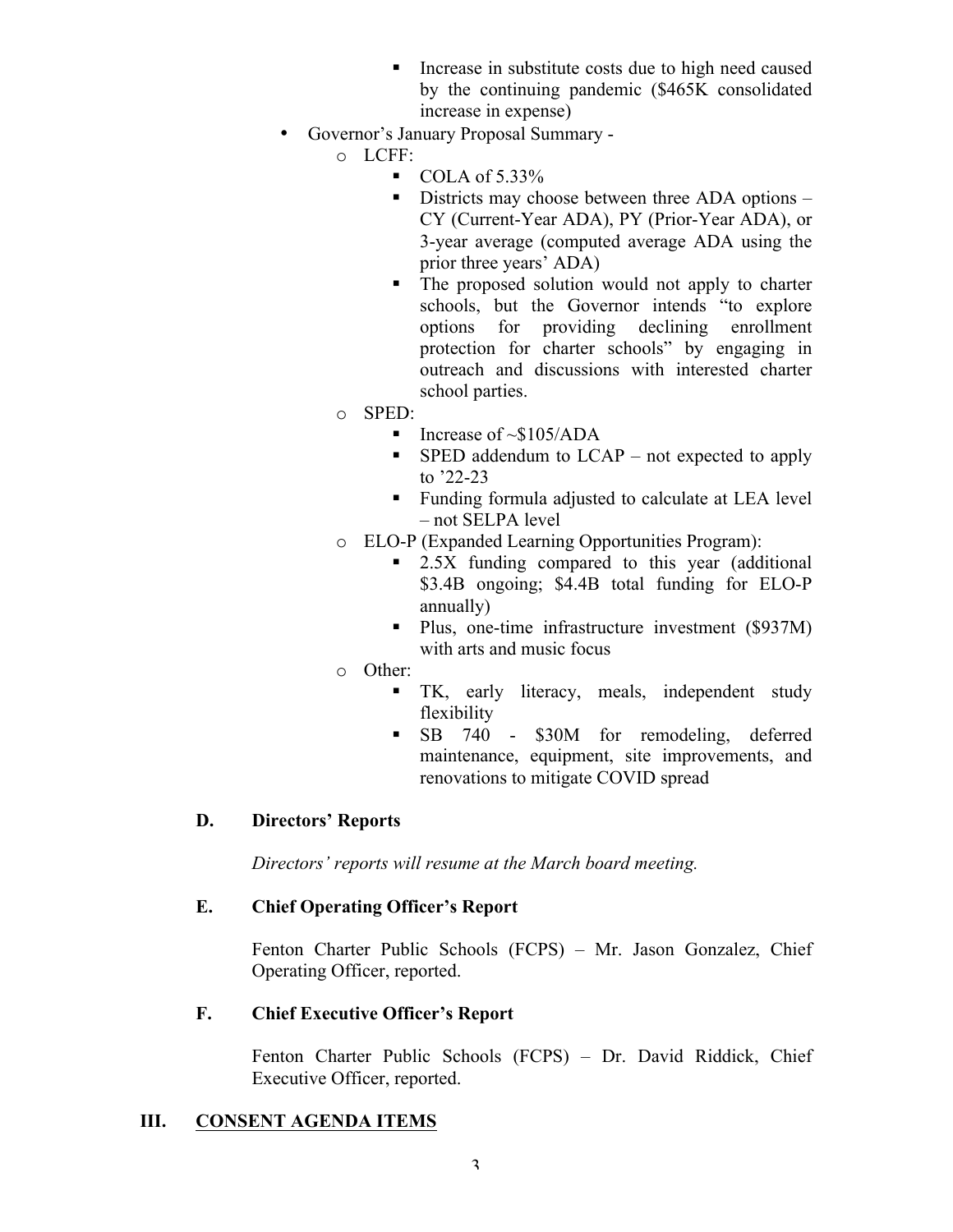- **A. Recommendation to receive and file 2020-2021 School Accountability Report Card (SARC) documents for Fenton Avenue Charter School, Fenton Primary Center, Santa Monica Boulevard Community Charter School, Fenton STEM Academy and Fenton Charter Leadership Academy**
- **B. Recommendation to approve 2022-2023 instructional calendar**

On **MOTION** of Yvette King-Berg, **SECONDED** by Daniel Laughlin and **CARRIED** by a vote of 5 (YES) and 0 (NO), the recommendation to approve the Consent Agenda (Items III.A. and III.B.) was approved.

Aye: (5) Yvette King-Berg, Daniel Laughlin, Joe Lucente, Jed Wallace, Walter Wallace Nay:  $(0)$ Abstentions: (0)

# **IV. ITEMS SCHEDULED FOR ACTION**

**A. Recommendation to receive and file the June 30, 2021 consolidated audit for FCPS**

On **MOTION** of Walter Wallace, **SECONDED** by Yvette King-Berg and **CARRIED** by a vote of 5 (YES) and 0 (NO), the recommendation to receive and file the June 30, 2020 consolidated audit for FCPS (Item IV.A.) was approved.

|     | Ave:             | (5)  | Yvette King-Berg, Daniel Laughlin, Joe Lucente, |
|-----|------------------|------|-------------------------------------------------|
| Jed |                  |      | Wallace, Walter Wallace                         |
|     | Nav:             | (()) |                                                 |
|     | Abstentions: (0) |      |                                                 |

**B. Recommendation to approve continued remote viewing option via tele/video conferencing meetings for the Fenton Charter Public Schools Board of Directors and for all Brown Act Committees Under AB 361 and Executive Order N-15-21**

On **MOTION** of Daniel Laughlin, **SECONDED** by Jed Wallace and **CARRIED** by a vote of 5 (YES) and 0 (NO), the recommendation to approve the continued remote viewing option via tele/video conferencing meetings for the Fenton Charter Public Schools Board of Directors and for all Brown Act Committees Under AB3 361 and Executive Order N-15-21 (Item IV.B.) was approved.

| Aye: |     | Yvette King-Berg, Daniel Laughlin, Joe Lucente, |
|------|-----|-------------------------------------------------|
| Jed  |     | Wallace, Walter Wallace                         |
| Nay: | (0) |                                                 |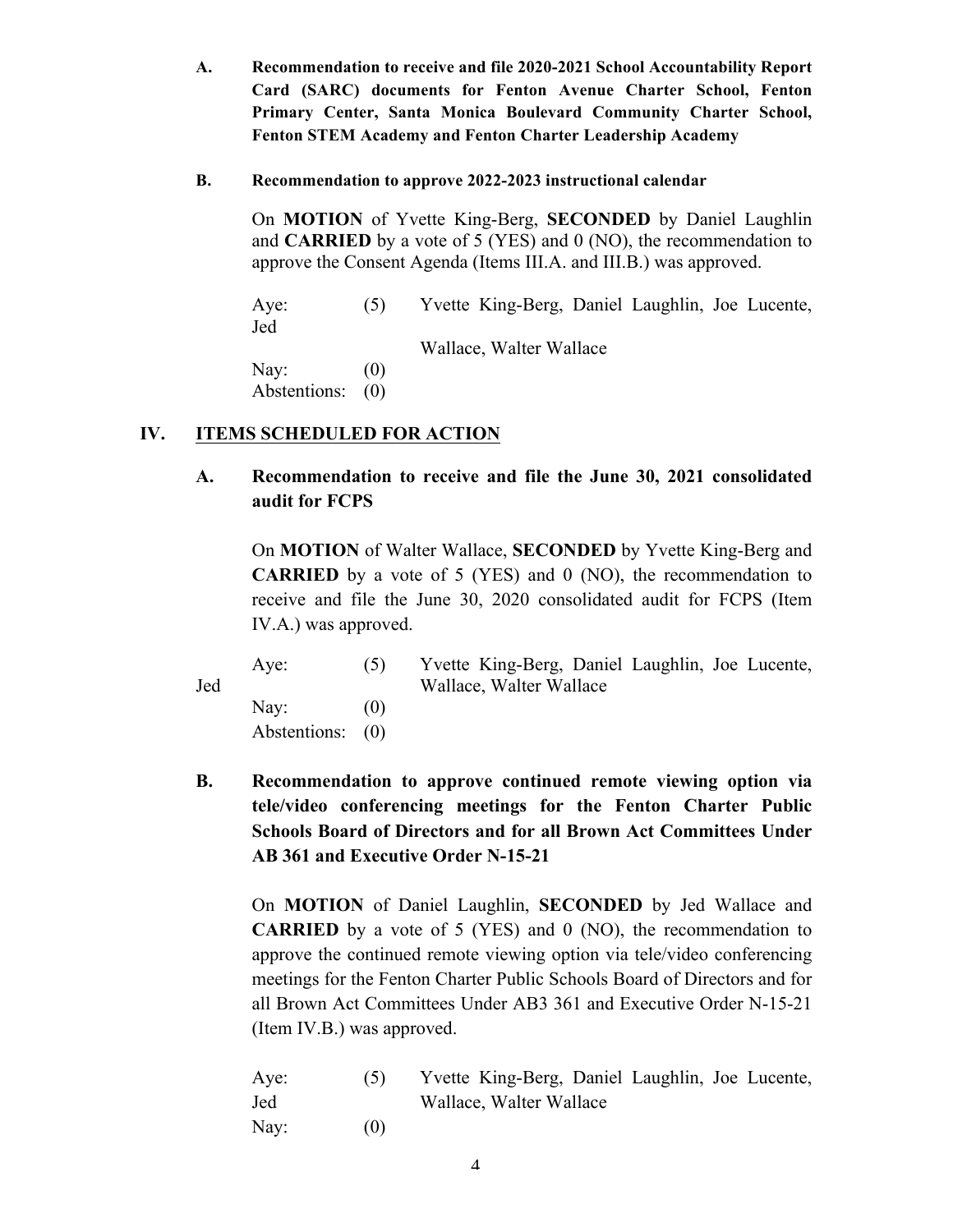Abstentions: (0)

**C. Recommendation to ratify and accept executive action on the transfer of instructional days to professional development days in response to the COVID-19 global pandemic for Fenton Avenue Charter School, Santa Monica Boulevard Community Charter School, Fenton Primary Center, Fenton STEM Academy and Fenton Charter Leadership Academy on January 6, January 7, and January 10, 2022**

On **MOTION** of Yvette King-Berg, **SECONDED** by Daniel Laughlin and **CARRIED** by a vote of 5 (YES) and 0 (NO), the recommendation to ratify and accept executive action on the transfer of instructional days to professional development days in response to the COVID-19 global pandemic for Fenton Avenue Charter School, Santa Monica Boulevard Community Charter School, Fenton Primary Center, Fenton STEM Academy and Fenton Charter Leadership Academy on January 6, January 7, and January 10, 2022 (Item IV.C.) was approved.

| Aye:             | (5)  | Yvette King-Berg, Daniel Laughlin, Joe Lucente, |  |
|------------------|------|-------------------------------------------------|--|
| Jed              |      | Wallace, Walter Wallace                         |  |
| Nay:             | (()) |                                                 |  |
| Abstentions: (0) |      |                                                 |  |

**D. Recommendation to ratify and accept executive action on the implementation of paid time off up to 10 days for Fenton staff in quarantine or isolation due to the COVID-19 global pandemic**

On **MOTION** of Walter Wallace, **SECONDED** by Jed Wallace and **CARRIED** by a vote of 5 (YES) and 0 (NO), the recommendation to ratify and accept executive action on the implementation of paid time off up to 10 days for Fenton staff in quarantine or isolation due to the COVID-19 global pandemic (Item IV.D.) was approved.

| Aye:             | (5) | Yvette King-Berg, Daniel Laughlin, Joe Lucente, |  |  |
|------------------|-----|-------------------------------------------------|--|--|
| Jed              |     | Wallace, Walter Wallace                         |  |  |
| $\text{Nay:}$    | (0) |                                                 |  |  |
| Abstentions: (0) |     |                                                 |  |  |

**E. Recommendation to approve the removal of RBT I – Tier 2 position from the Classified Staff Salary Schedule**

On **MOTION** of Daniel Laughlin, **SECONDED** by Walter Wallace and **CARRIED** by a vote of 5 (YES) and 0 (NO), the recommendation to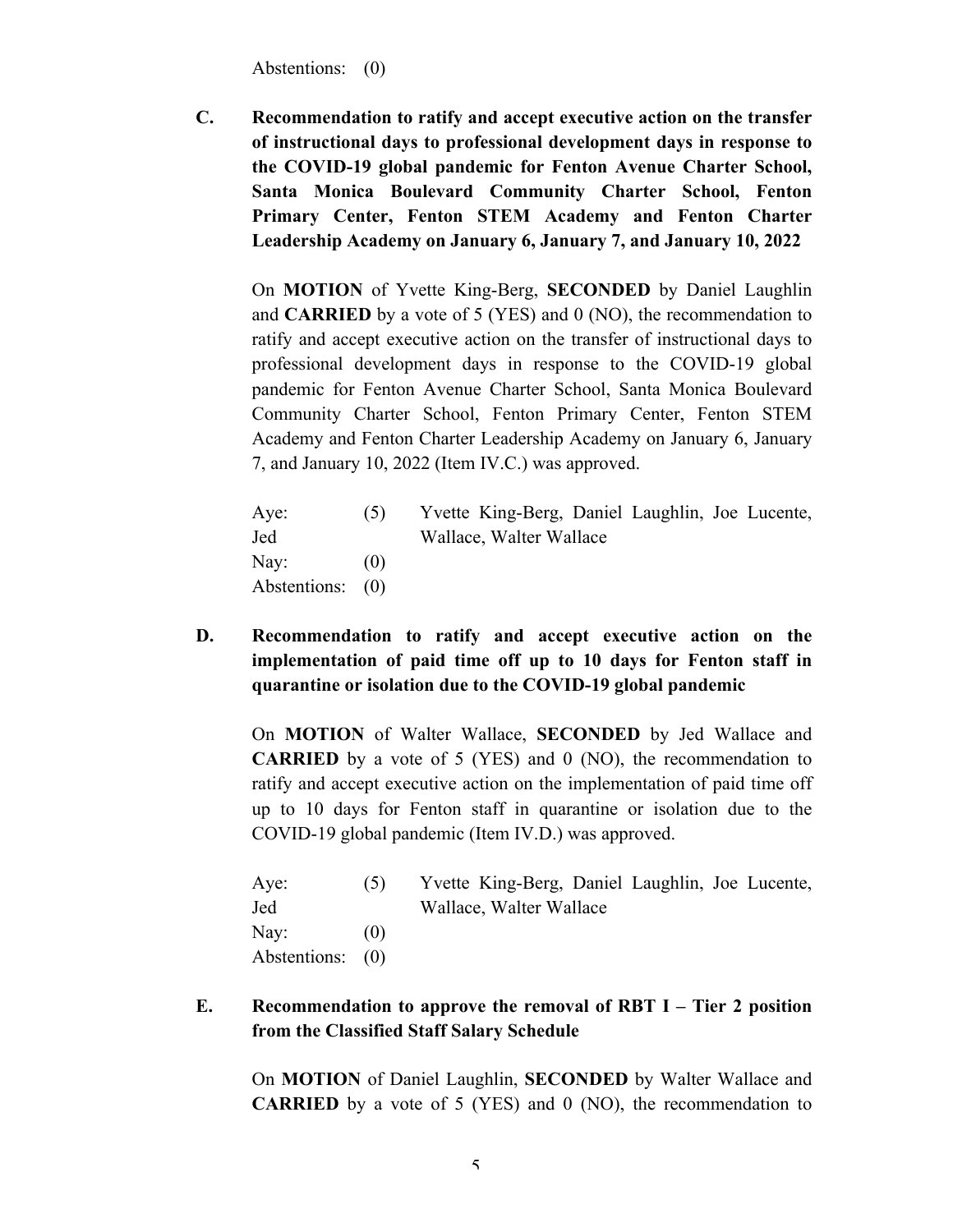approve the removal of RBT  $I$  – Tier 2 position from the Classified Staff Salary Schedule (Item IV.E.) was approved.

Aye: (5) Yvette King-Berg, Daniel Laughlin, Joe Lucente, Jed Wallace, Walter Wallace Nav:  $(0)$ Abstentions: (0)

**F. Recommendation to approve the Expanded Learning Opportunities Program Plans (ELO-Ps) for Fenton Avenue Charter School, Fenton Primary Center, Santa Monica Boulevard Community Charter School, Fenton STEM Academy and Fenton Charter Leadership Academy** 

On **MOTION** of Yvette King-Berg, **SECONDED** by Daniel Laughlin and **CARRIED** by a vote of 5 (YES) and 0 (NO), the recommendation to approve the Expanded Learning Opportunities Program Plans (ELO-Ps) for Fenton Avenue Charter School, Fenton Primary Center, Santa Monica, Boulevard Community Charter School, Fenton STEM Academy and Fenton Charter Leadership Academy (Item IV.F.) was approved.

| Aye:             | (5)               | Yvette King-Berg, Daniel Laughlin, Joe Lucente, |  |  |
|------------------|-------------------|-------------------------------------------------|--|--|
| Jed              |                   | Wallace, Walter Wallace                         |  |  |
| Nay:             | $\left( 0\right)$ |                                                 |  |  |
| Abstentions: (0) |                   |                                                 |  |  |

**G. Recommendation to approve an update on the Annual Update to the 2021-22 Local Control and Accountability Plan and Budget Overview for Parents for Fenton Avenue Charter School, Fenton Primary Center, Santa Monica Boulevard Community Charter School, Fenton STEM Academy and Fenton Charter Leadership Academy**

On **MOTION** of Yvette King-Berg, **SECONDED** by Daniel Laughlin and **CARRIED** by a vote of 5 (YES) and 0 (NO), the recommendation to approve an update on the Annual Update to the 2021-22 Local Control and Accountability Plan and Budget Overview for Parents for Fenton Avenue Charter School, Fenton Primary Center, Santa Monica Boulevard Community Charter School, Fenton STEM Academy and Fenton Charter Leadership Academy (Item IV.G.) was approved.

| Aye: | (5) | Yvette King-Berg, Daniel Laughlin, Joe Lucente, |
|------|-----|-------------------------------------------------|
| Jed  |     |                                                 |
|      |     | Wallace, Walter Wallace                         |
| Nay: | (0) |                                                 |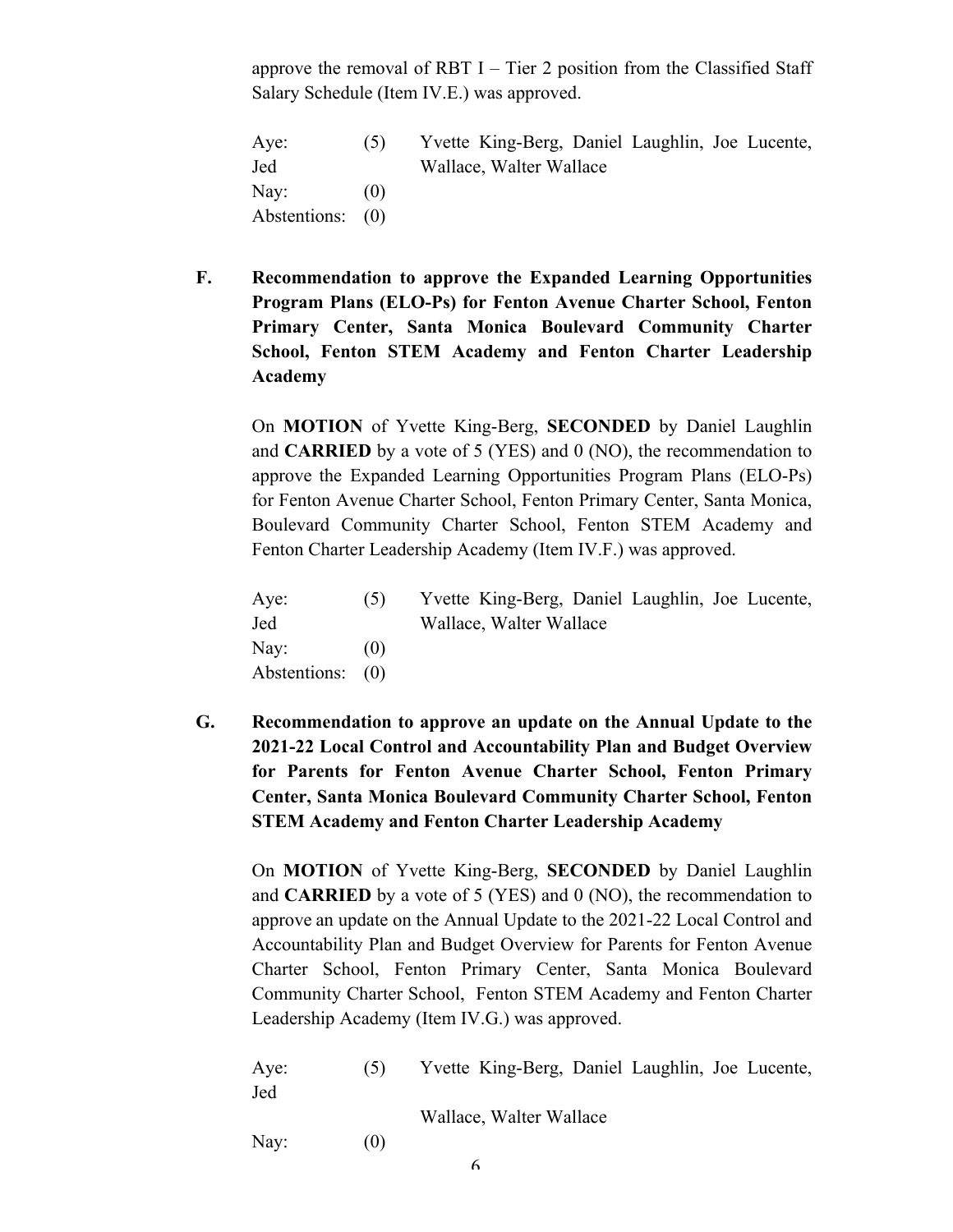Abstentions: (0)

**H. Recommendation to approve the transfer of \$1,918,195 from SFV Education 501(c)(3) account to the Fenton Charter Public Schools 501(c)(3) account**

On **MOTION** of Walter Wallace, **SECONDED** by Daniel Laughlin and **CARRIED** by a vote of 5 (YES) and 0 (NO), the recommendation to approve the transfer of  $$1,918,195$  from the SFV Education  $501(c)(3)$ account to the Fenton Charter Public Schools  $501(c)(3)$  account (Item IV.H.) was approved.

| Aye:             | (5)     | Yvette King-Berg, Daniel Laughlin, Joe Lucente, |
|------------------|---------|-------------------------------------------------|
| Jed              |         | Wallace, Walter Wallace                         |
| $\text{Nay:}$    | ( ( ) ) |                                                 |
| Abstentions: (0) |         |                                                 |

**I. Recommendation to approve the closure of the SFV Dronfield LLC account and move \$96,794 to the Fenton Charter Public Schools 501(c)(3) account**

On **MOTION** of Daniel Laughlin, **SECONDED** by Jed Wallace and **CARRIED** by a vote of 5 (YES) and 0 (NO), the recommendation to approve the closure of the SFV Dronfield LLC account and move \$96,794 to the Fenton Charter Public Schools  $501(c)(3)$  account (Item IV.I.) was approved.

| Aye:             | (5)  | Yvette King-Berg, Daniel Laughlin, Joe Lucente, |
|------------------|------|-------------------------------------------------|
| Jed              |      | Wallace, Walter Wallace                         |
| Nay:             | (()) |                                                 |
| Abstentions: (0) |      |                                                 |

**J. Recommendation to approve the move of the reserve cash amount of \$4,500,000 from Fenton Avenue Charter School, Fenton Primary Center, and Santa Monica Boulevard Community Charter School into the FCPS investment account with Cathay Wealth Management**

On **MOTION** of Yvette King-Berg, **SECONDED** by Daniel Laughlin and **CARRIED** by a vote of 5 (YES) and 0 (NO), the recommendation to approve the move of the reserve cash amounts of \$1,000,000 from Fenton Avenue Charter School; \$500,000 from Fenton Primary Center; and \$3,000,000 from Santa Monica Boulevard Community Charter School for a total of \$4,500,000 to be deposited into the FCPS investment account with Cathay Wealth Management (Item IV.J.) was approved.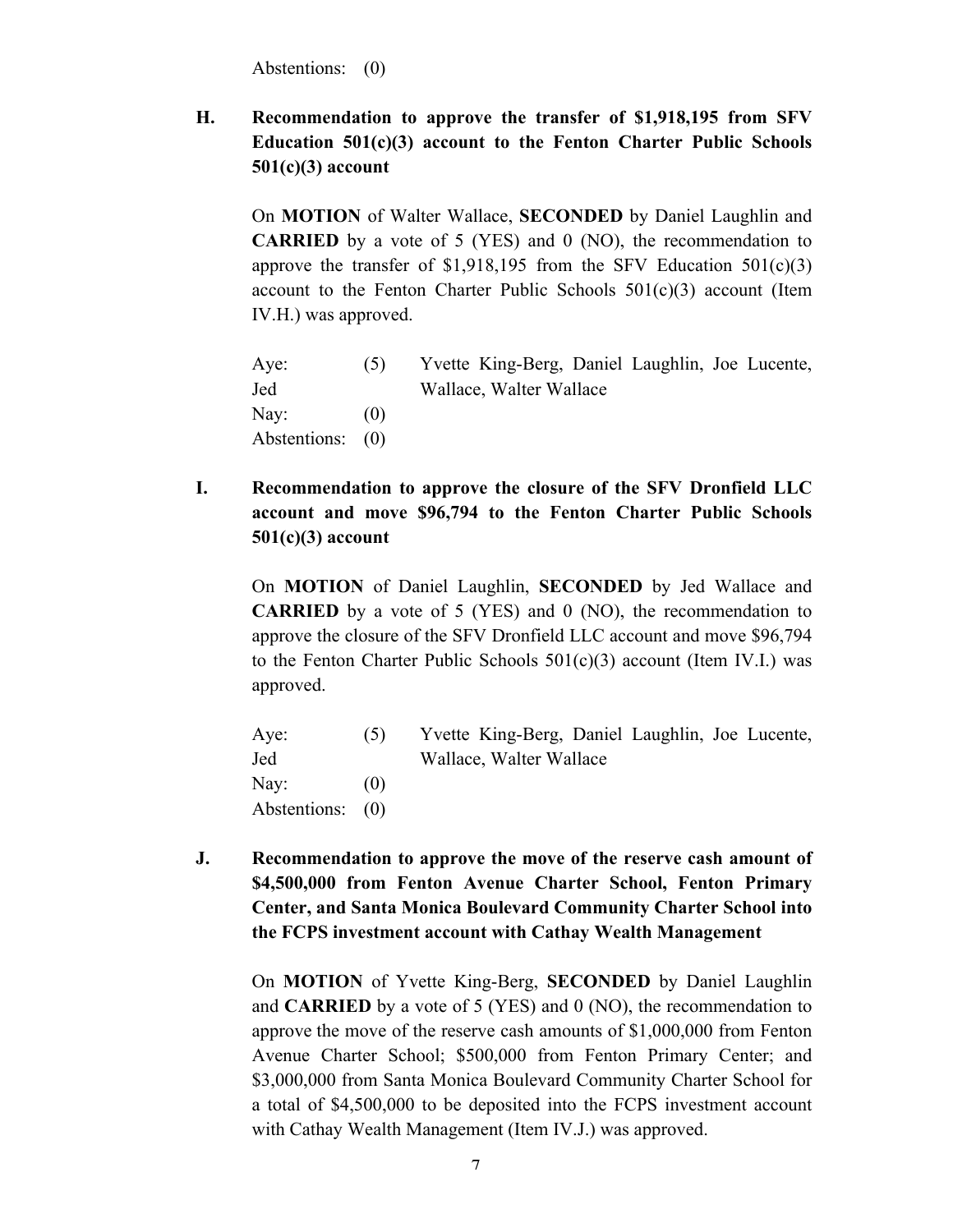| Aye:             | (5) | Yvette King-Berg, Daniel Laughlin, Joe Lucente, |
|------------------|-----|-------------------------------------------------|
| Jed              |     | Wallace, Walter Wallace                         |
| Nay:             | (0) |                                                 |
| Abstentions: (0) |     |                                                 |

**K. Recommendation to approve Chief Executive Officer, David Riddick, as a signatory on the Fenton Charter Public Schools 501(c)(3) account**

On **MOTION** of Daniel Laughlin, **SECONDED** by Walter Wallace and **CARRIED** by a vote of 5 (YES) and 0 (NO), the recommendation to approve the Chief Executive Officer, David Riddick, as a signatory on the Fenton Charter Public Schools 501(c)(3) account (Item IV.K.) was approved.

| (5)              | Yvette King-Berg, Daniel Laughlin, Joe Lucente, |
|------------------|-------------------------------------------------|
|                  | Wallace, Walter Wallace                         |
| (())             |                                                 |
| Abstentions: (0) |                                                 |
|                  |                                                 |

**L. Recommendation to approve expenditures above spending authority of Chief Executive Officer**

On **MOTION** of Yvette King-Berg, **SECONDED** by Walter Wallace and **CARRIED** by a vote of 5 (YES) and 0 (NO), the recommendation to approve expenditures above the spending authority of the Chief Executive Officer (*\$60,000 for At-Home Rapid Antigen COVID-19 Test Kits*) (Item IV.L.) was approved.

Aye: (5) Yvette King-Berg, Daniel Laughlin, Joe Lucente, Jed Wallace, Walter Wallace Nay:  $(0)$ Abstentions: (0)

**M. Recommendation to ratify and accept executive action to implement a COVID-19 Vaccine Requirement for Students in 2022-2023 School Year**

On **MOTION** of Yvette King-Berg, **SECONDED** by Walter Wallace and **CARRIED** by a vote of 4 (YES) and 1 (NO), the recommendation to ratify and accept executive action to implement COVID-19 Vaccine Requirement for Students in 2022-2023 School Year (Item IV.M.) was approved.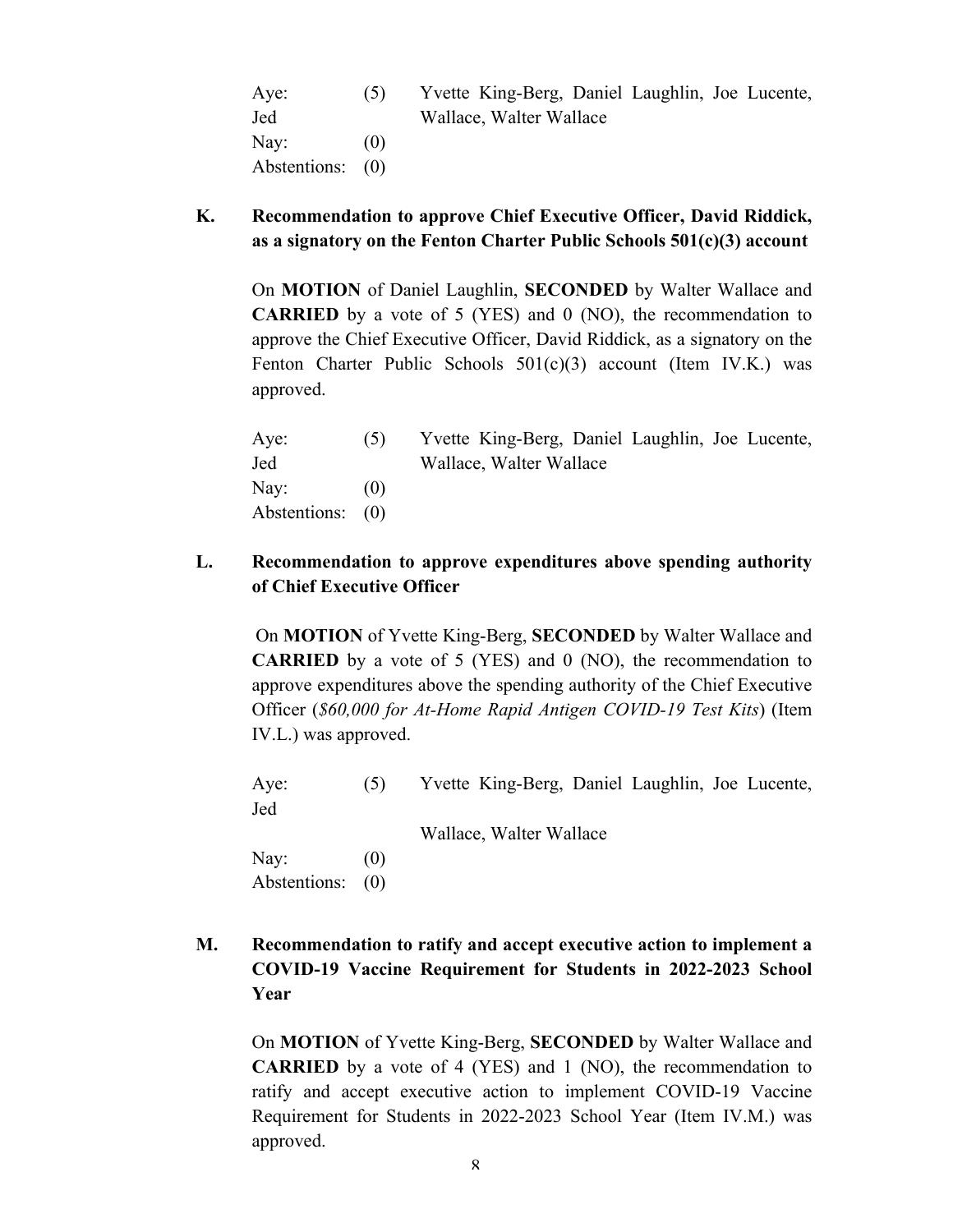| Aye:             | (4) |         | Yvette King-Berg, Joe Lucente, Jed Wallace, |  |  |
|------------------|-----|---------|---------------------------------------------|--|--|
| Walter           |     | Wallace |                                             |  |  |
| $\text{Nay:}$    | (1) |         | Daniel Laughlin                             |  |  |
| Abstentions: (0) |     |         |                                             |  |  |

**N. Recommendation to transfer funds from East West Bank to Pacific Western Bank, and the termination of accounts (with the exception of revolving accounts) with East West Bank**

On **MOTION** of Yvette King-Berg, **SECONDED** by Walter Wallace and **CARRIED** by a vote of 5 (YES) and 0 (NO), the recommendation to transfer funds from East West Bank to Pacific Western Bank, and the termination of accounts (with the exception of revolving accounts) with East West Bank (Item IV.N.) was approved.

| Aye:             | (5)  | Yvette King-Berg, Daniel Laughlin, Joe Lucente, |
|------------------|------|-------------------------------------------------|
| Jed              |      | Wallace, Walter Wallace                         |
| Nay:             | (()) |                                                 |
| Abstentions: (0) |      |                                                 |

#### **V. ITEMS SCHEDULED FOR INFORMATION**

- **A. Form 700 Filers**
- **B. Update on FCPS OPEB Trust**
- **C. Progress on expansion of FCLA and STEM**
- **D. Updates to the COVID-19 Safety Plan for Fenton Avenue Charter School, Santa Monica Boulevard Community Charter School, Fenton Primary Center, Fenton STEM Academy and Fenton Charter Leadership Academy**
- **E. Evaluations for the Chief Executive Office and the Chief Operating Officer**
- **F. Intervention Specialists for Fenton Avenue Charter School, Santa Monica Boulevard Community Charter School, Fenton Primary Center, Fenton Stem Academy and Fenton Charter Leadership Academy**
- **G. Hiring of a Business Data Manager at the Fenton Charter Public Schools Business Office**
- **H. Hiring of a Payroll Manager at the Fenton Charter Public Schools Business Office**